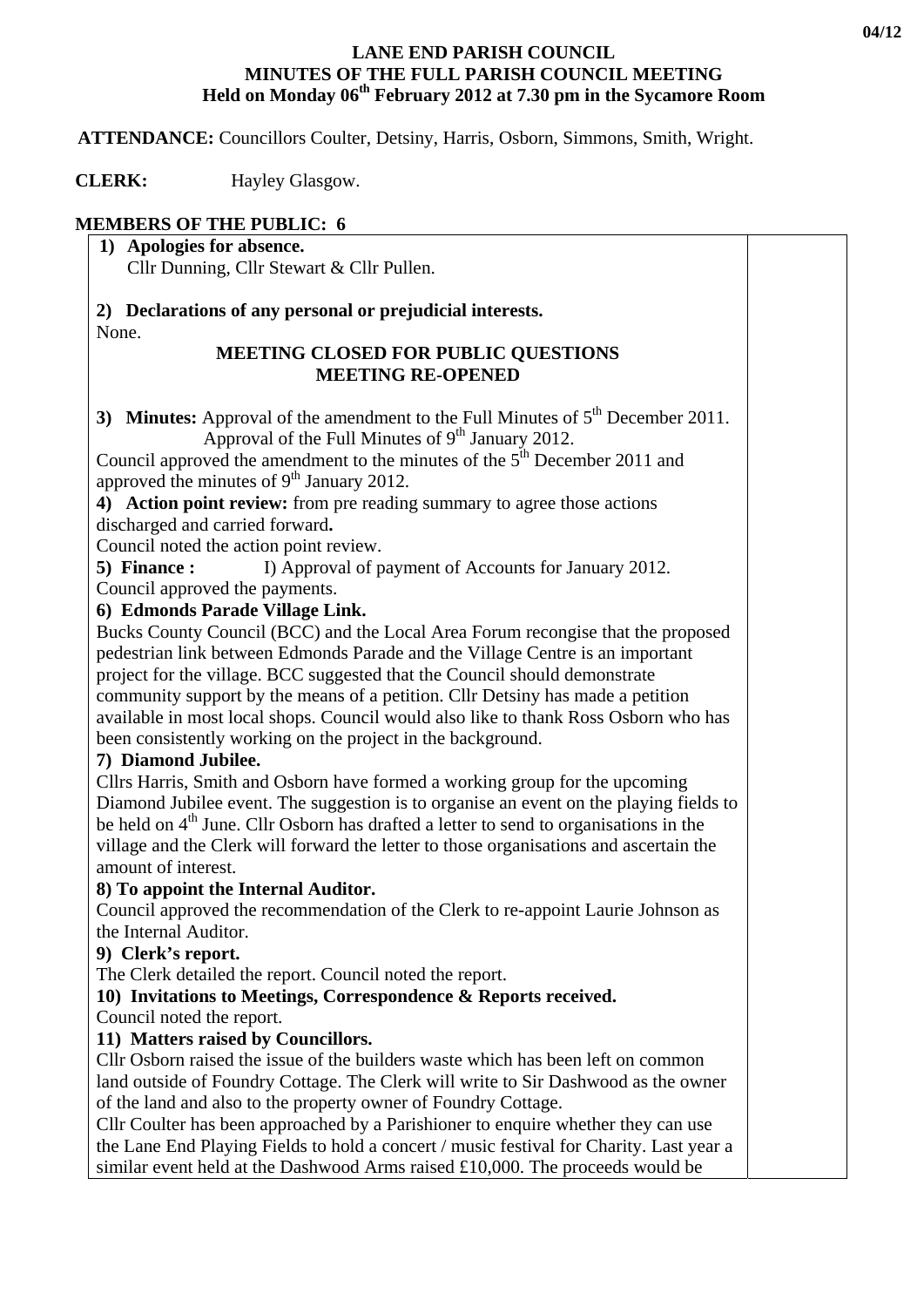| donated for the benefit of facilities at the Lane End Playing Fields.<br>Council agreed that it would like to know more about the concert but felt in the first<br>instance this is an arrangement that should go to Lane End Sports Association<br>(LESA) for consideration.<br>Cllr Coulter will put the person concerned in touch with LESA, Cllr Wright will<br>report back to Council to advise the outcome.<br>12) Planning: To consider new applications and receive Wycombe District<br><b>Council Decisions and Appeals</b>                                                                                                                                                                                                        | 05/12 |
|---------------------------------------------------------------------------------------------------------------------------------------------------------------------------------------------------------------------------------------------------------------------------------------------------------------------------------------------------------------------------------------------------------------------------------------------------------------------------------------------------------------------------------------------------------------------------------------------------------------------------------------------------------------------------------------------------------------------------------------------|-------|
| <b>New Applications</b><br>12/05103/FUL - Rockland, Marlow Road, Lane End - Householder application for<br>construction of single storey extension.<br>No objection, however Council would have preferred the extension to have a pitched<br>roof which is more in keeping with the building.<br>12/07923/FUL- Greyholme, Fingest Lane, Bolter End - Householder application<br>for construction of two storey side extension and addition of a bay window to rear and<br>insertion of 2 x front and 2 x rear dormers into roof slopes for repositioned first floor<br>accommodation.                                                                                                                                                       |       |
| No objection.<br>12/05068/CTREE - 2 Sycamore Cottages, Church Road, Lane End -<br>Repollarding of 3 x existing sycamore trees along boundary with no 1.<br>Defer to the expertise of the WDC.<br>12/05059/FUL - South Fields, Church Road, Cadmore End - Householder<br>application for construction of a single storey side extension.<br>No objection.                                                                                                                                                                                                                                                                                                                                                                                    |       |
| 12/05061/VCDN – Stone House, High Street, Lane End – Variation of condition 2<br>attached to PP 11/06948/FUL (Change of use from B1(a) offices to vetinary practice)<br>to allow the alterations to the opening hours and removal of condition 3 (Animals<br>should not be housed at the vetinary surgery overnight).<br>Council would like to defer consideration of this application pending the submission<br>of a further report which is due for consideration in association with the Planning<br>Application. This should therefore be on the agenda of the next meeting.<br>12/05009/FUL - Chequers Cottage, Bullocks Farm Lane, Wheeler End -<br>Householder application for insertion of new window in first floor side elevation |       |
| No objection.<br>12/05085/FUL - Old Stocks, Cadmore End - Householder application for<br>conversion of garage to habitable living space (retrospective)<br>No objection.                                                                                                                                                                                                                                                                                                                                                                                                                                                                                                                                                                    |       |
| <b>Decisions</b>                                                                                                                                                                                                                                                                                                                                                                                                                                                                                                                                                                                                                                                                                                                            |       |
| <i>Ref:</i> 11/9003/CM<br><b>Decision: Application Permitted Date:</b><br>24/01/12<br><b>Address:</b> Waste Transfer Station - High Heavens, Booker<br>Proposal: THE CONSTRUCTION AND OPERATION OF A WASTE TRANSFER<br>STATION FOR THE RECEPTION, BULKING AND TRANSFER OF MUNICIPAL<br>SOLID WASTE AND COMMERICAL AND INDUSTRIAL WASTE.                                                                                                                                                                                                                                                                                                                                                                                                     |       |
| Council agreed that a letter should be written to the Secretary of State to express the<br>views that the Parish Council had submitted to relevant local planning authority,<br>which in this instance was Buckinghamshire County Council.                                                                                                                                                                                                                                                                                                                                                                                                                                                                                                  |       |
| 10/01/2012<br>Ref: 11/07701/FUL Decision: Application Permitted Date                                                                                                                                                                                                                                                                                                                                                                                                                                                                                                                                                                                                                                                                        |       |
| Address: OS Parcel 7555 Marlow Road Cadmore End Buckinghamshire<br><i>Proposal:</i> Alterations and extension of approved driveway, turning and parking areas<br>(retrospective).                                                                                                                                                                                                                                                                                                                                                                                                                                                                                                                                                           |       |